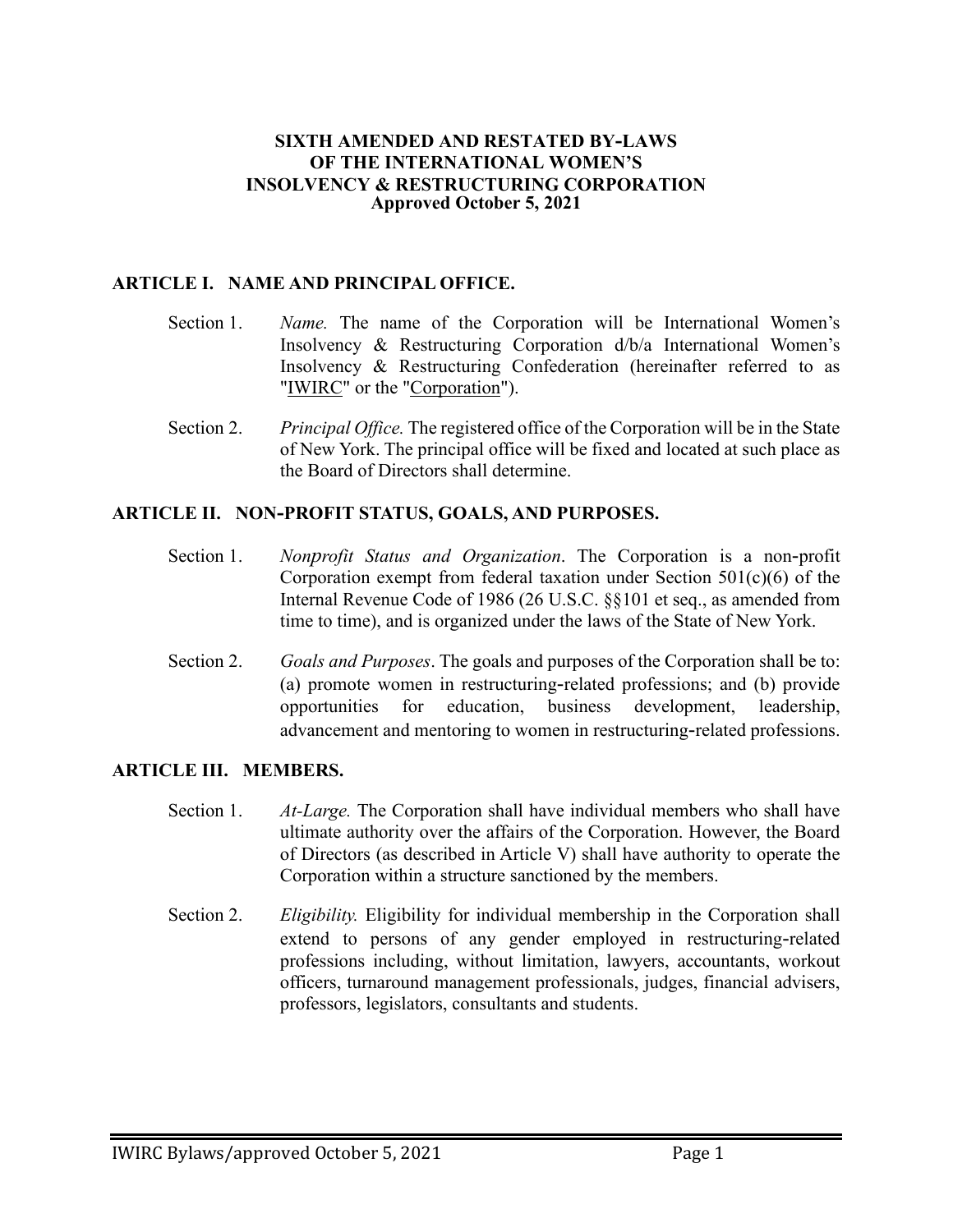- Section 3. *Other Classes of Members.* The Corporation may establish other classes of individual, corporate, and/or organizational members whose authorities, benefits and eligibility shall be determined by the Board of Directors.
- Section 4. *Individual Membership Dues and Good Standing.* The Board of Directors, by a minimum of two-thirds affirmative vote of the whole number of the Board of Directors, shall determine the structure and amount of individual membership dues. A member-in-good-standing is an individual who is certified by the Corporation as having paid their dues for the current membership year.

# **ARTICLE IV. NETWORKS.**

- Section 1. *Authority and Organization.* The Executive Committee shall have the sole authority to establish and charter the formation of individual Networks to further the purposes of the Corporation, and to determine the terms of Network affiliation, membership and operating guidelines. Except as otherwise provided by applicable law, the Networks are separately chartered entities that operate as authorized divisions of the Corporation. (Rules of Operation covering the operation and governance of the Network are annexed as *Exhibit A*).
- Section 2. *Rules of Operation.* The Executive Board shall establish Rules of Operation for the formation and governance of individual Networks, which shall be reviewed and updated periodically at the sole discretion of the Executive Board and approved by the Board of Directors. To the extent necessary to maintain the goals and purpose of the Corporation, a Network may request a waiver of certain provisions of the Rules of Operation from the Board of Directors of the Corporation, which waiver may be granted in the sole discretion of the Board of Directors.
- Section 3. *Network Governance*. Members of a Network have the authority to elect officers and directors of their primary affiliated Network, and through them, subject to the Rules of Operation, to agree how the Network will be governed and operated to serve the goals and purposes of its affiliated members. Duly elected Network leadership has the responsibility to hold events or activities for the benefit of members and to recruit new members; to maintain regular contact with affiliated members; to maintain regular contact with the Board of Directors of the Corporation and participate in IWIRC's business.
- Section 4. *Other Affiliations.* The Corporation may enter into affiliations with other organizations or entities to help carry out the purposes of the Corporation. The Board of Directors shall have the sole authority to determine terms and conditions of such affiliations.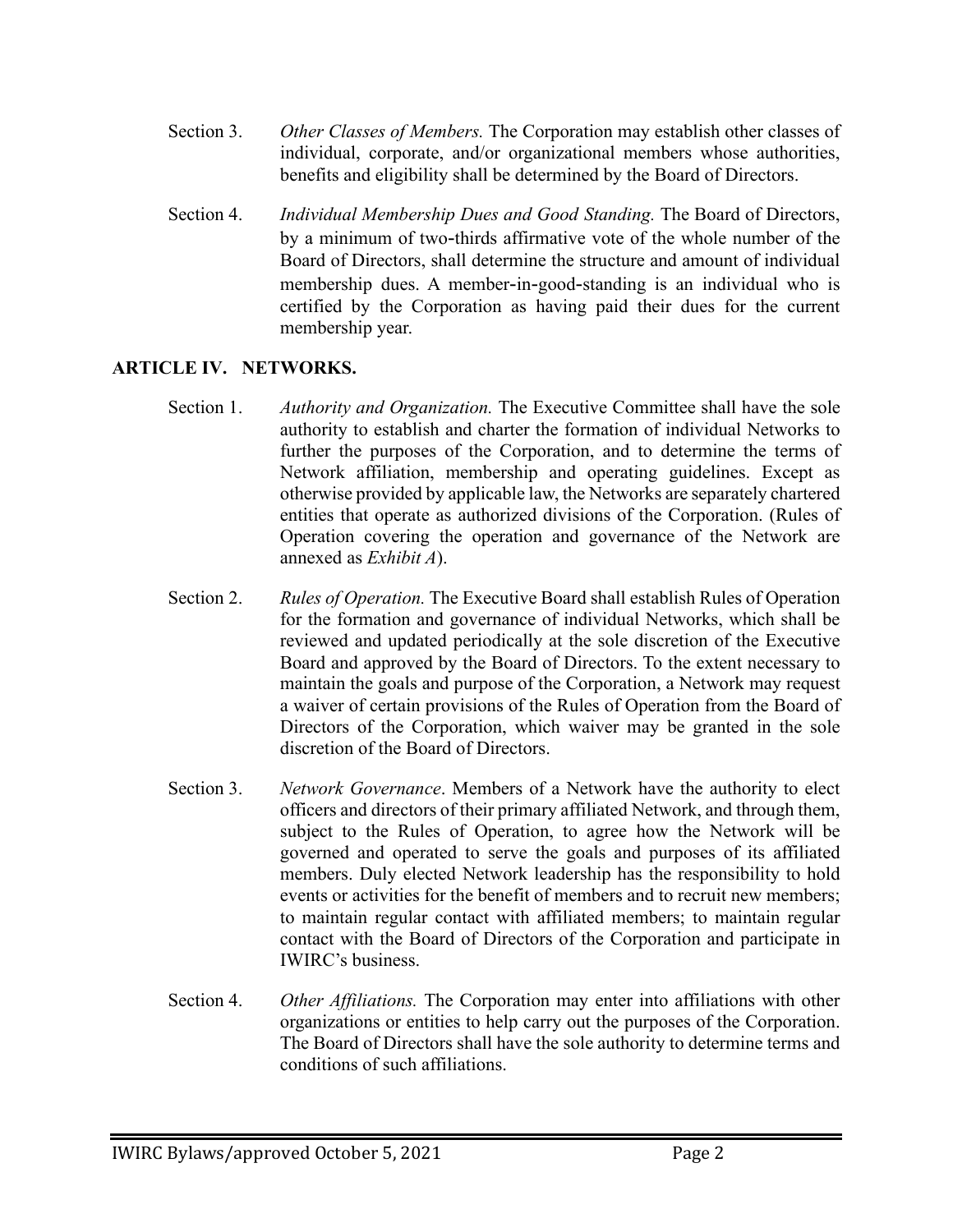Section 5. *Affiliation with a Network.* Members of the Corporation may be affiliated with more than one Network without an additional membership charge. However, dues rebates will only be payable to the Member's primary affiliated Network. The Executive Committee shall establish rules and procedures governing any rebate of the membership fee to any network from time to time.

## **ARTICLE V. BOARD OF DIRECTORS.**

- Section 1. *At-Large Powers.* The property, affairs and business of the Corporation will be managed by a Board of Directors (hereafter, the "Board" or the "Directors") under a structure and terms determined by the members.
- Section 2. *Property.* No Director will have any right, title or interest in any property or asset of the Corporation.
- Section 3. *Composition.* Each member of the Board shall be a Director of the Corporation. The Board shall be composed of the Officers (as described in Article VI), the Management Committee (as described in Article VII), and the At-Large Directors (as described in (as described in Article VIII). The Immediate Past Chair of the Corporation shall also serve on the Board. All Directors or Vice Directors, whether elected or appointed, must be members-in-good-standing of the Corporation.
- Section 4. The Executive Committee shall have the authority to appoint up to two (2) additional At Large Directors for a one-year term to the Board in order to advance the mission of the Corporation.
- Section 5. *Election.* The Board shall be elected as described in Article XI.
- Section 6. *Place of Meetings.* The Board may hold its meetings at any location it chooses (and may choose to do so via electronic communications as provided in Section 8 of this Article).
- Section 7. *Regular Meetings.* Regular meetings of the Board will be held at least quarterly and may be conducted telephonically or through video conferencing and at a time and place determined by the Board. Verbal or written notice of regular meetings will be given at least ten (10) days prior to any regular meeting.
- Section 8. *Special Meetings and Notice.* Special meetings may be called by the Chair or by twenty-five percent (25%) or more of the whole number of Directors. Notice of special meetings will be mailed by electronic means to each Director's last known email address at least five (5) days before the day of the meeting, or delivered personally or by telephone or other electronic means, no later than two (2) days before the meeting. The notice must include the time and place of the meeting, but need not state the purpose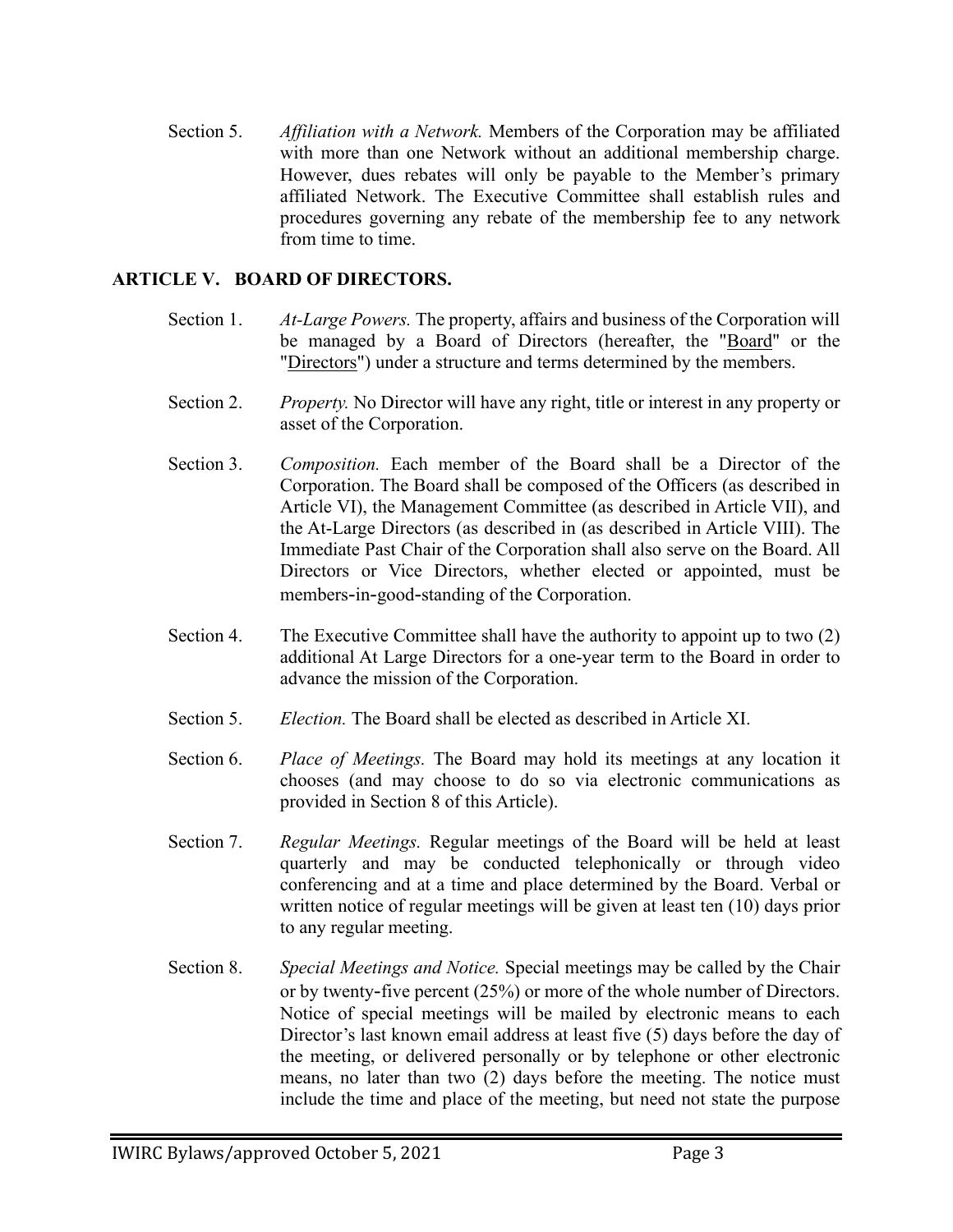except as provided in Section 9 of this Article and Section 4 of Article VI. Any meeting of the Board will be a legal meeting, without any notice having been given, if all of the Directors then in office are present at the meeting or waive such notice in writing before, at or after the meeting.

Section 9. *Electronic Communications.* Directors may participate in meetings of the Board through conference telephone, video or other such electronic communication device, providing that all participating Directors can hear one another and that applicable law allows for such meetings.

### **ARTICLE VI. OFFICERS.**

- Section 1. *Number.* The Officers will be the Chair, Vice Chair, the Secretary, the Finance Director, the Vice Finance Director, and the Immediate Past Chair; and these Officers shall comprise the "Executive Committee."
- Section 2. *Election, Term of Office and Qualifications.* All Officers will be elected by the Board from nominees recommended by the Nominating Committee. Except in the case of Officers installed under the provisions of Section 5 of this Article, each Officer will hold office for one year with terms commencing January 1 and until a successor is duly elected and qualified, or until death, or resignation, or removal in the manner herein provided. Only members in good-standing who have previously served on the Board may be Officers absent a majority vote of the existing Board not to enforce this requirement in a particular year. Further, Officers shall serve no more than six consecutive terms as an Officer of the Board, (not including any term as an At-Large Director or member of the Management Committee other than as an Officer) absent a majority vote of the existing Board not to enforce these limitations.
- Section 3. *Resignations.* Any Officer may resign office by giving written notice to the Chair, Vice Chair, Secretary, Finance Director or Vice Finance Director. Any resignation will take effect at the time specified and the acceptance of the resignation shall not be necessary to make it effective.
- Section 4. *Removal.* Any Officer may be removed, with cause, at any time. Removal requires a vote supporting removal by majority of the whole number of the Board present at a special meeting called for that purpose. Proper notice must be given in writing ten (10) days prior to the special meeting. Any resulting vacancy will be filled in the manner specified in Section 5 of this Article.
- Section 5. *Vacancies.* A vacancy in any office will be filled for the unexpired portion of the term by election of the Board.
- Section 6. *Chair.* The Chair conducts the meetings of the Corporation and has primary responsibility for the at-large welfare of the Corporation. The Chair is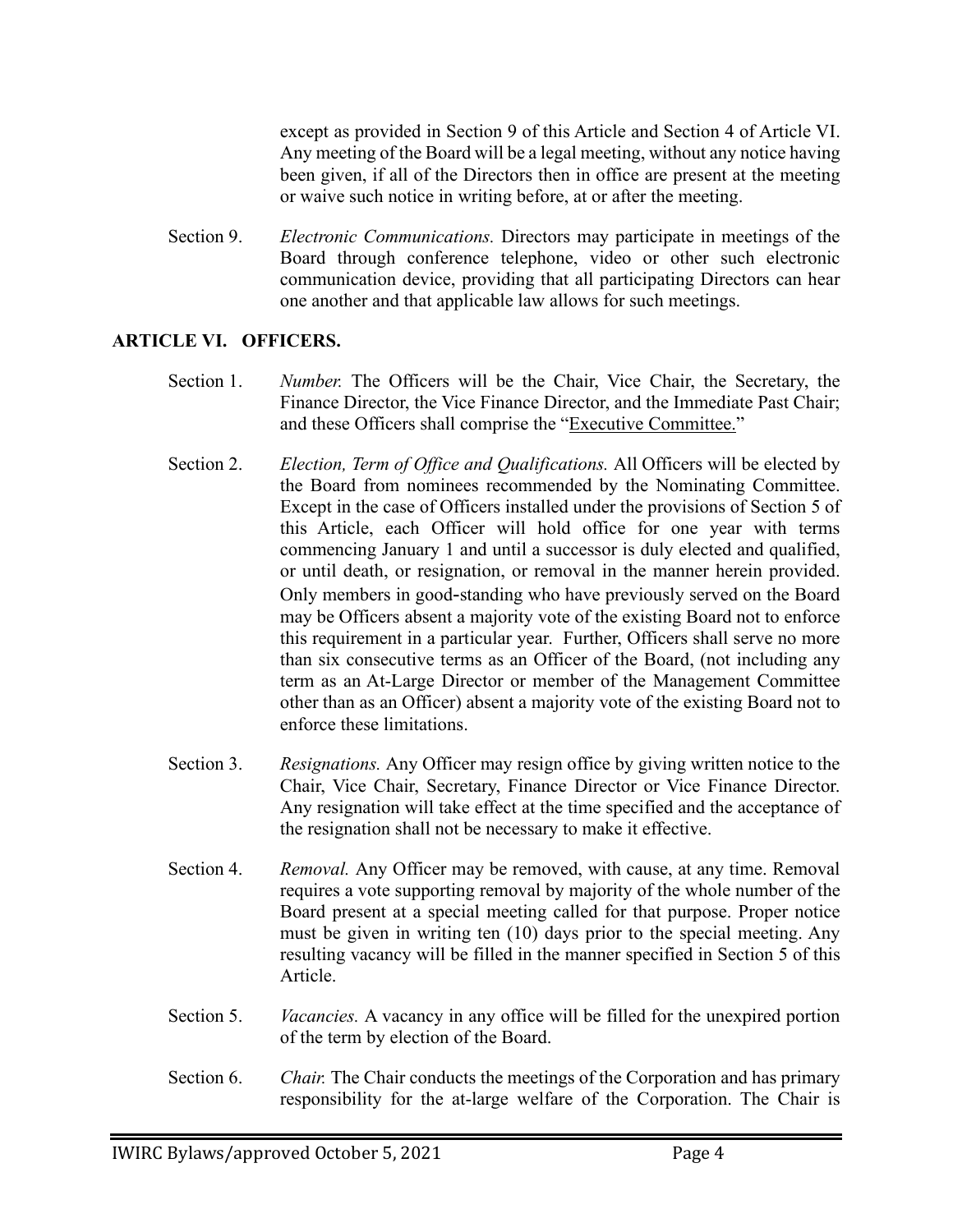responsible for the administration of IWIRC, policy development and public media relations. The Chair coordinates and oversees in At-Large the programs, projects and initiatives of IWIRC. The Chair also coordinates the relationships of IWIRC with other insolvency organizations. The Chair serves on the Executive Committee.

- Section 7. *Vice Chair.* In the absence of the Chair, the Vice Chair shall preside over meetings of the Corporation. The Vice Chair assists the Chair in overseeing the current programs, projects and initiatives of IWIRC. In addition, the Vice Chair develops new projects and coordinates with the Board or as otherwise directed by the Chair. The Vice Chair is also a member of the Executive Committee.
- Section 8. *Secretary.* The Secretary is responsible for the reporting of IWIRC. The Secretary maintains the minutes and records of the Board and Executive Committee meetings. The Secretary is a member of the Executive Committee. The Secretary, with the assistance of the applicable Officers or committees, shall assume the responsibility for ongoing governance, including preparing for and managing the election process, thinking about succession issues, and making sure our bylaws, membership and marketing materials are accurate.
- Section 9. *Finance Director; Vice Finance Director.* The Finance Director and Vice Finance Director are members of the Executive Committee and shall be responsible for financial oversight, including facilitating the annual audit and the filing of the annual tax return, investments and developing, increasing and sustaining sponsors for the Corporation. The Finance Director with the assistance of the Vice Finance Director shall develop sponsorship levels and benefits for new sponsors of the Corporation as an organization as well as for international events and assist in the preparation and oversight of the Corporation's budget. The Finance Director and Vice Finance Director may choose to create a committee to assist them.
- Section 10. *Immediate Past-Chair.* The Immediate Past-Chair is a member of the Executive Committee and shall be responsible for chairing the Nominating Committee and serving as a liaison to the Advisory Counsel. The Immediate Past-Chair shall also work with and assist the Executive Committee and the Chair with directives in furtherance of the mission and affairs of the Corporation. The Immediate Past-Chair is a member of the Executive Committee.
- Section 11. *Other Officers, Agents and Employees.* The Corporation may have other officers, agents and employees as may be deemed necessary by the Board. Each shall hold office or employment at the pleasure of the Board and shall have such authority, perform such duties and receive such reasonable compensation, if any, as a majority of the Board may, from time to time, determine. To the fullest extent allowed by law, the Board may delegate to any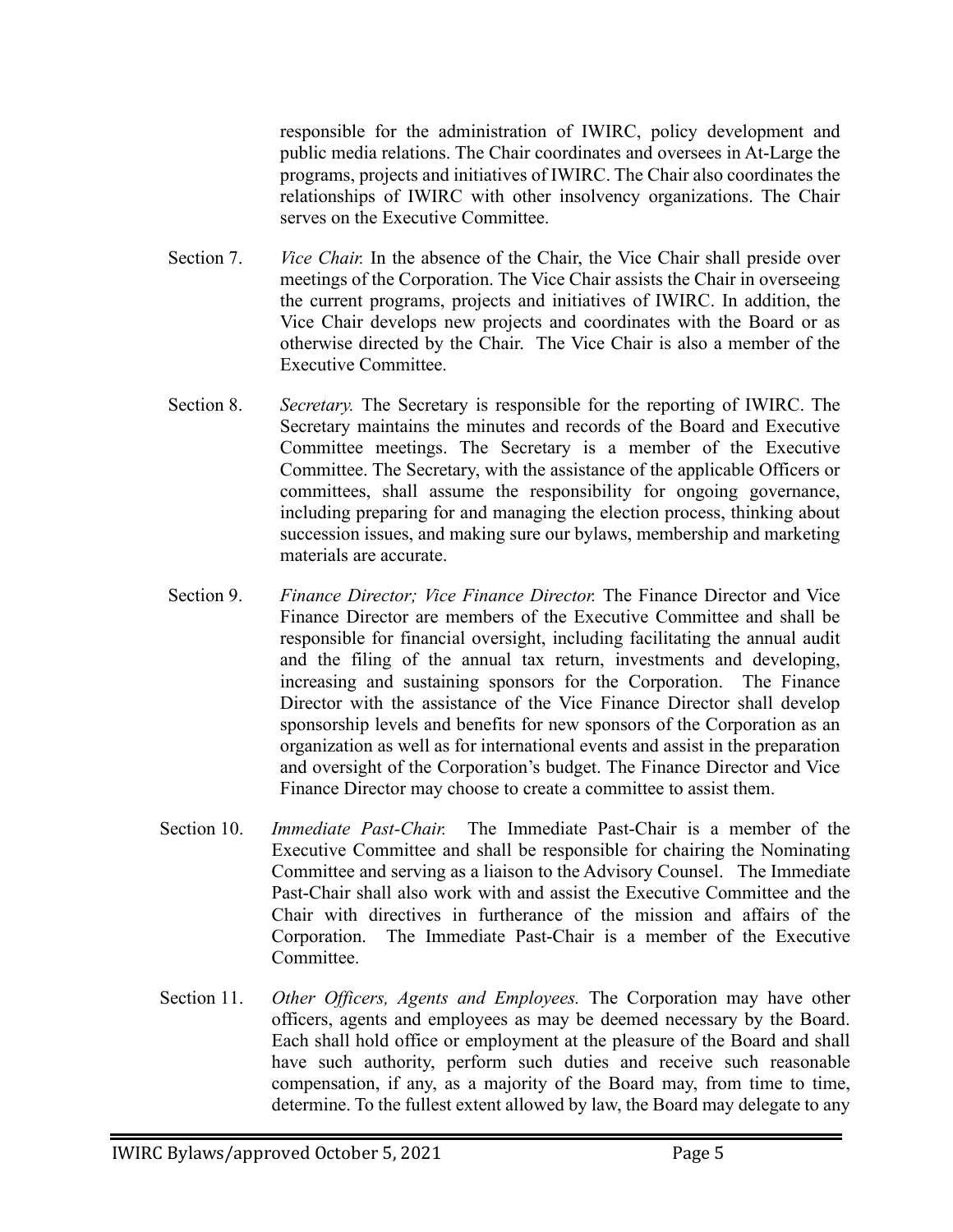employee or agent any powers possessed by the Board and may prescribe their respective titles, terms of office, authorities and duties.

## **ARTICLE VII. MANAGEMENT COMMITTEE**

- Section 1. *Composition of Voting Members.* The voting members of the Management Committee shall consist of the Executive Committee, the Asia Networks Director, Europe Networks Director, U.S. Networks Director, Asia Regional Director, Canada Regional Director, Caribbean Regional Director, Europe Regional Director, Latin America Regional Director, Global Networks Director, Communications Co-Directors, Member Services Director, U.S. Program Committee Co-Directors, Diversity, Inclusion & Belonging Co-Directors, and the Strategic Director.
- Section 2. *Composition of Non-Voting Members.* The following positions will be included in the Management Committee as non-voting members: UNCITRAL Committee Co-Directors, Vice Director of Budget and Analytics, Vice Director of Fall Programs, Vice Director of Spring Programs, Vice Director of Regional Programming, Vice Director of Member Services, Vice Director of Leadership Programming, New Network and Regional Development Co-Directors, Asia Regional Vice Director of Programming, Asia Regional Vice Director Membership, Vice Director of Communications and News, Vice Director of Social Media, and the Rising Star Finalist from the previous year.
- Section 3. *Election, Term of Office and Qualifications.* All Management Committee Directors that are not Officers (excluding Advisory Council Members) shall be elected and serve a one year term and be elected in accordance with Article XI. Qualifications for consideration shall be as established and approved by the Executive Committee.
- Section 4. *Resignations*. Any Management Committee member may resign their office by giving written notice to any member of the Executive Committee. Any resignation will take effect at the time specified and the acceptance of the resignation shall not be necessary to make it effective.
- Section 5. *Removal*. Any Management Committee member may be removed, with cause, at any time. Removal requires a vote supporting removal by majority of the whole number of the Board present at a special meeting called for that purpose. Proper notice must be given in writing ten (10) days prior to the meeting.
- Section 6. *Vacancies.* The Executive Committee shall fill any vacancy in the Management Committee positions. A Management Committee member selected to fill such vacancy shall serve the unexpired term of that position.

### **ARTICLE VIII. AT-LARGE DIRECTORS.**

Section 1. *Election and Appointment*. The At Large Directors ("At Large Directors") shall consist of twelve (12) members of the Corporation elected by the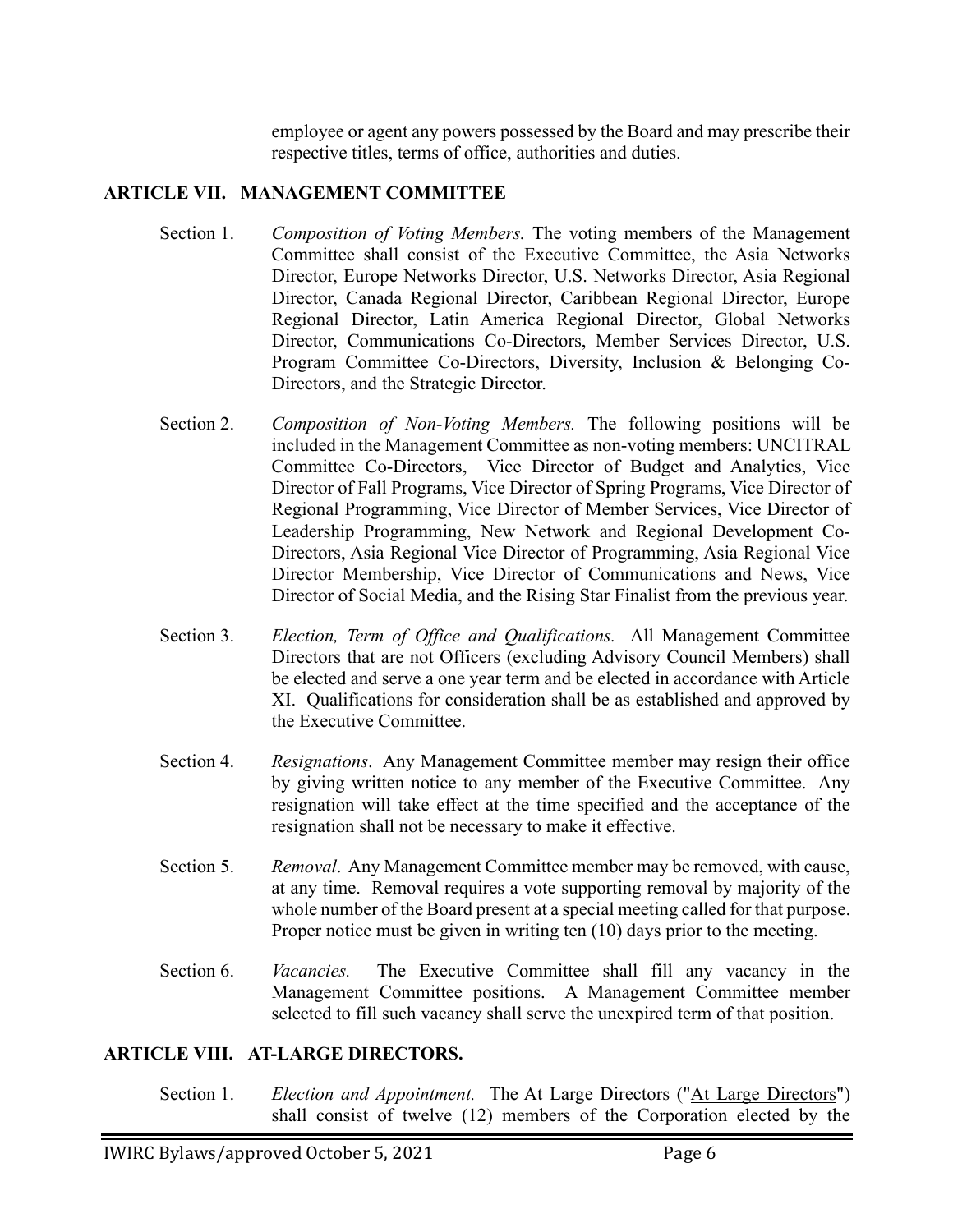Members pursuant to Article XI, plus up to two (2) members appointed by the Executive Committee. The At Large Directors elected by the Members, shall serve two-year terms.

- Section 2. *Term.* Each elected At-Large Director shall serve a term of two years and until a successor is duly elected and qualified, or until death, or resignation, or removal in the manner herein provided. At-Large Directors shall serve no more than two consecutive terms as an At-Large Director of the Board absent a majority vote of the existing Board not to enforce this limitation The terms of one half of the elected At-Large Directors shall be staggered to begin and end in alternate years.
- Section 3. *Resignation.* Any At-Large Director may resign at any time by giving written notice to the Chair or to the Secretary. The resignation takes effect at the time specified by the At-Large Director and the acceptance of the resignation is not necessary to make it effective.
- Section 4. *Vacancies.* The Executive Committee shall fill any vacancy in At-Large Director positions. An At-Large Director selected to fill such vacancy shall serve the unexpired term of that position.
- Section 5. *Removal.* Any At-Large Director may be removed, with or without cause, at any time by majority of the membership. The Board may remove an At-Large Director for cause by a vote supporting removal by majority of the whole number of the Board present at a special meeting called for that purpose. Proper notice must be given in writing ten (10) days prior to the meeting. Any resulting vacancy will be filled in the manner specified in Section 8 of this Article.
- Section 6. *Duties.* The At Large Directors shall volunteer or be assigned by the Executive Committee to such tasks or responsibilities as may be identified or determined from time to time. Each At Large Directors shall serve on at least one standing committee.

# **ARTICLE IX. BOARD COMMITTEES.**

- Section 1. *Executive Committee.* The Executive Committee shall be composed of the Officers of the Corporation and is authorized to conduct the affairs of the Corporation between meetings of the Board. Any action taken by the Executive Committee is subject to review and change by the Board.
- Section 2. *Standing Committees.* The standing committees of the Corporation shall be a Program Committee, one or more Network Committees, a Communications and News Committee, a Member Services Committee, a Diversity, Inclusion & Belonging Committee and a Finance Committee. Other standing committees may be established by majority vote of the Board. The Committees shall be chaired by the respective Director positions.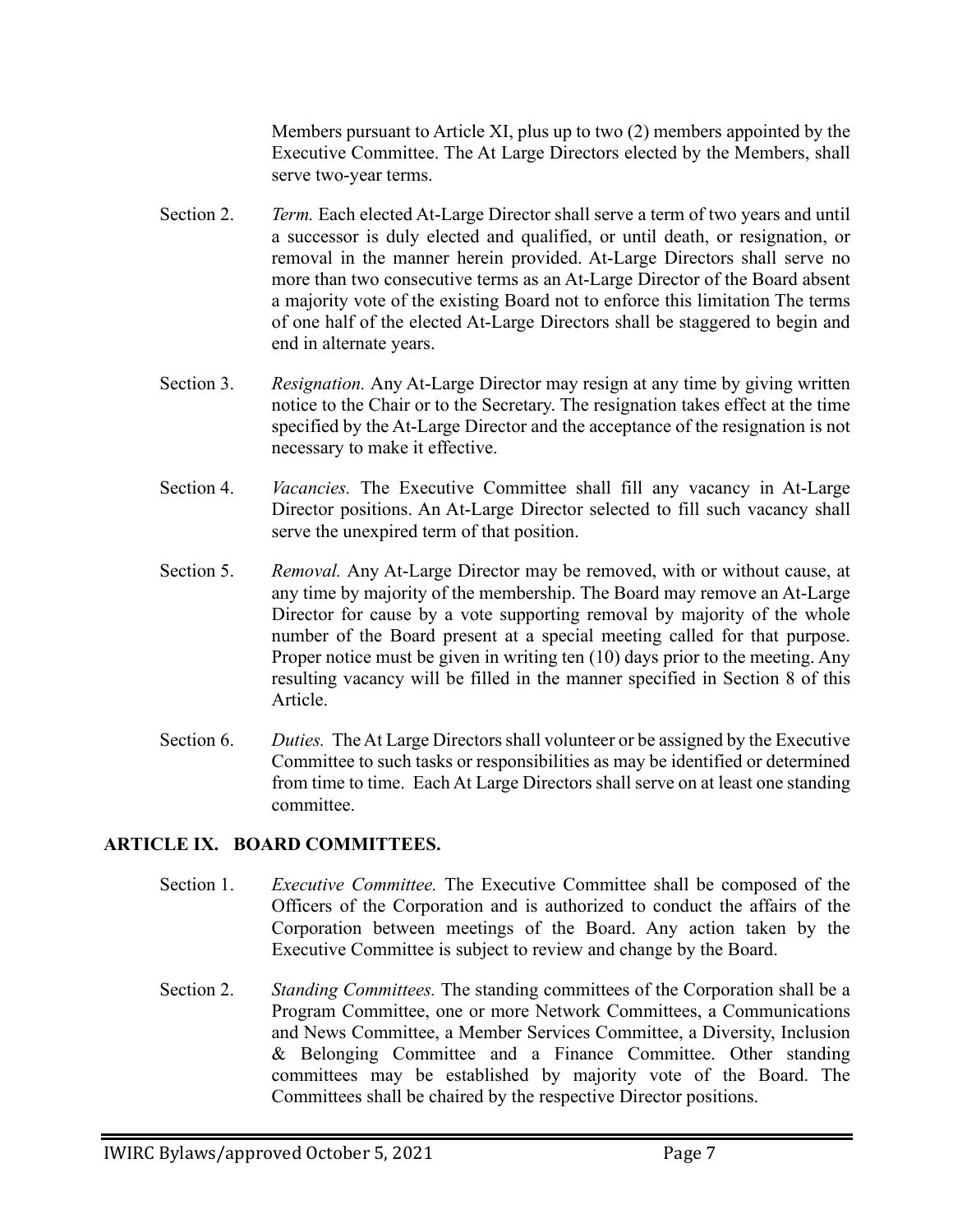- Section 3. *Program Committee.* The Program Committee will recommend to the Board substantive IWIRC programs and projects, as well as topics and agenda items for IWIRC events. The Program Committee develops, on an annual basis, the IWIRC Fall Conference and the IWIRC Spring Meeting. The Program Committee may perform additional duties and functions as designated from time to time by the Board.
- Section 4. *Member Services.* The Member Services Committee builds member recruiting and retention programs, assumes responsibility for the mentoring program, surveys members to develop additional benefits, and develops the IWIRC speakers bureau and other professional development strategies for members.
- Section 5. *Communications and News Committee.* The Communications Committee is responsible for executing a proactive media relations strategy, including preparing and distributing press releases, seeking opportunities for officers of IWIRC to speak to the media or to relevant organizations or meetings, and for regular communication with members, including overseeing the preparation and publication of IWIRC e-newsletters and periodic bulletins. The Communications Committee will also assist in social media or other online communications/ marketing, including maintaining the IWIRC website through regular updates to content and periodic structural updates, as necessary and agreed by the Executive Committee. In addition, the Communications Committee shall be responsible for management of online directory and website, conducting external surveys for public relations purposes, and will be the keeper of the IWIRC brand.
- Section 6. *Network Committees.* The Network Committees promote new and assist existing Networks, provide input on network grant requests, convene network chair meetings, develop network toolkits to help new Networks with recruiting, event planning and communications and promote the benefits of IWIRC membership. The Network Committees will also identify geographic areas for new networks and stimulate interest in those areas and drive the process to completion, and provide standardized tools to assist new networks. The Network Committees will determine how to better leverage our international network structure, assist network boards in succession planning, and identify and address networks needing revitalization. The Network Directors in charge of the Europe, Asia, Latin America and the North America regions will serve and lead the Network Committees for their respective regions.
- Section 7. *Diversity, Inclusion & Belonging Committee*. The Diversity, Inclusion & Belonging Committee will recommend initiatives to the Executive Committee and the Board to promote diversity, inclusion and belonging among IWIRC members and networks. The Diversity, Inclusion & Belonging Committee may perform additional duties and functions as designated from time to time by the Executive Committee or the Board.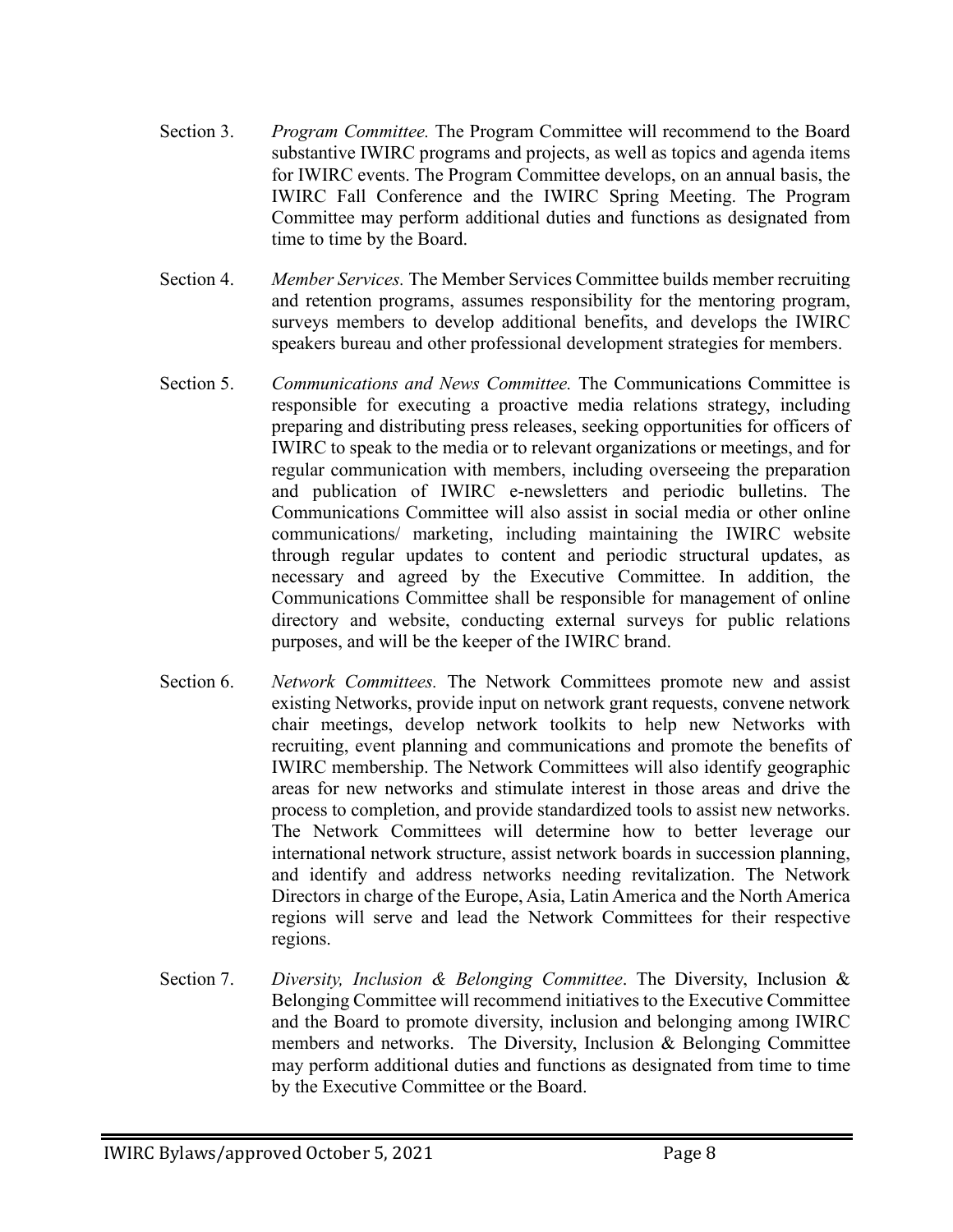- Section 8. *Finance Committee*. The Finance Committee, led by IWIRC's Finance Director and Vice Finance Director, is responsible for providing oversight and advice to IWIRC's Executive Board on financial aspects of IWIRC, including sponsor development and communications with IWIRC's annual sponsors, and works in conjunction with other standing committees to assist with sponsor planning and/or other financial aspects of the Corporation. The Finance Committee will also assist with special projects as determined by the Executive Board.
- Section 9. *Ad Hoc and Special Committees.* Ad hoc and special committees may be established by the Chair or the Executive Committee who shall determine the composition, responsibilities and duties of such committees. The term of service for ad hoc and special committees shall terminate at the end of term of the Chair and/or the Executive Committee establishing such committee or committees.

# **ARTICLE X. VOTING.**

- Section 1. *Manner*. Voting may be in person, telephonic, or electronic, unless the Board determines by majority vote at a meeting that it will accept votes by proxy or those members may participate by other means.
- Section 2. *Quorum and Manner of Acting.* Except as otherwise provided by statute or these by-laws, a minimum of fifty-one percent (51%) of the Directors are required to constitute a quorum to transact business at any meeting, and the act of a majority of the Directors present at such a meeting will be the act of the Board. In the absence of a quorum, a majority of the Directors present may adjourn the meeting. Notice of any adjourned meeting need not be given.
- Section 3. *Resolutions by Members of the Corporation*. Resolutions may be proposed by five percent (5%) of the total membership as of June 1 of each year. Resolutions must be submitted to the Secretary at least sixty (60) days prior to the annual Fall Conference ("Conference") and will be voted on by the Board at that time as outlined in Section 2 above.

### **ARTICLE XI. ELECTIONS**

- Section 1. *Frequency*. Elections shall take place annually as follows: (i) the members of the Executive Committee and Management Committee shall be elected annually and (ii) the At Large Directors, shall be elected, fifty (50%) percent annually (i.e. six (6) At Large Directors each year). Elections shall take place as necessary to fill any vacancies as set forth herein.
- Section 2. *Nominating Committee.* The Nominating Committee ("Nominating Committee") shall be chaired by the Immediate Past Chair and shall be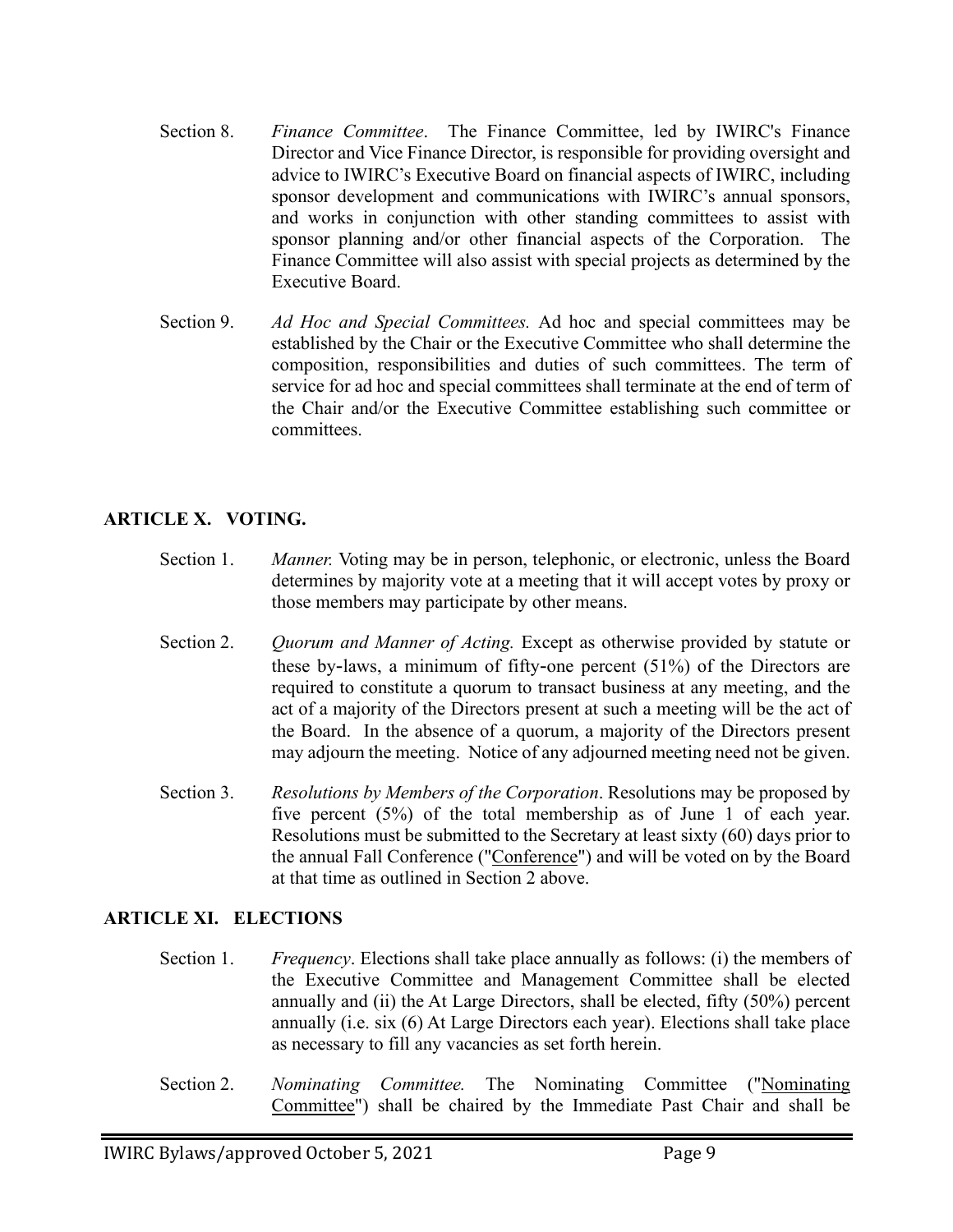comprised of the Chair, Vice Chair, Immediate Past Chair, Secretary and three other members chosen by the Immediate Past Chair, taking into account diversity of practice, geographic diversity and racial/ethnic diversity of the Corporation.

- Section 3. *Nominating Slate*. On or before November 1 of each election year the Nominating Committee shall review, as appropriate, the existing Board members and upon recommendation of the existing Board, shall prepare a Nominating Slate consistent with the provisions of Article V, Section 3, Article VI, Section 2, and Article VII, Sections 1 and 2 and the goals and purposes of the Corporation.
- Section 4. *Voting*. On or before November 15 of each election year, the Nominating Slate shall be circulated to the Board for approval. Each Board member shall be entitled to cast: (i) one (1) vote for the purpose of approving the Nominating Slate prior to its circulation to the membership for election of the At Large Directors; and (ii) one (1) vote for the purpose of electing the members of the Management Committee.
- Section 5. *Majority Vote*. Approval of the Nominating Slate and/or the election of the members of the Management Committee shall be by majority vote of the Board. Approval of the At Large Members shall be by majority vote of those members of the Corporation who cast ballots in such election.

### **ARTICLE XII. ADVISORY AND HONORARY BOARDS.**

- Section 1. *Advisory and Honorary Boards.* The Board may, at its discretion, establish an advisory board and/or other honorary boards to assist the Corporation in the carrying out of its purposes. The duties, responsibilities, composition, and leadership of such boards shall be designated by resolution of the Board.
- Section 2. *Advisory Board Participation.* In the event the Board establishes an Advisory Board, the Board may invite members of such Advisory Board to participate in Board meetings as non-voting members.

### **ARTICLE XIII. BOOKS OF RECORD, AUDIT, ANNUAL REPORT, FISCAL YEAR AND BOND.**

- Section 1. *Books and Records.* The Board will keep:
	- (a) Records of all proceedings of the Board and committees; and
	- (b) All financial statements of this Corporation; and
	- (c) Certificate of Corporation and by-laws of this Corporation and all amendments and restatements; and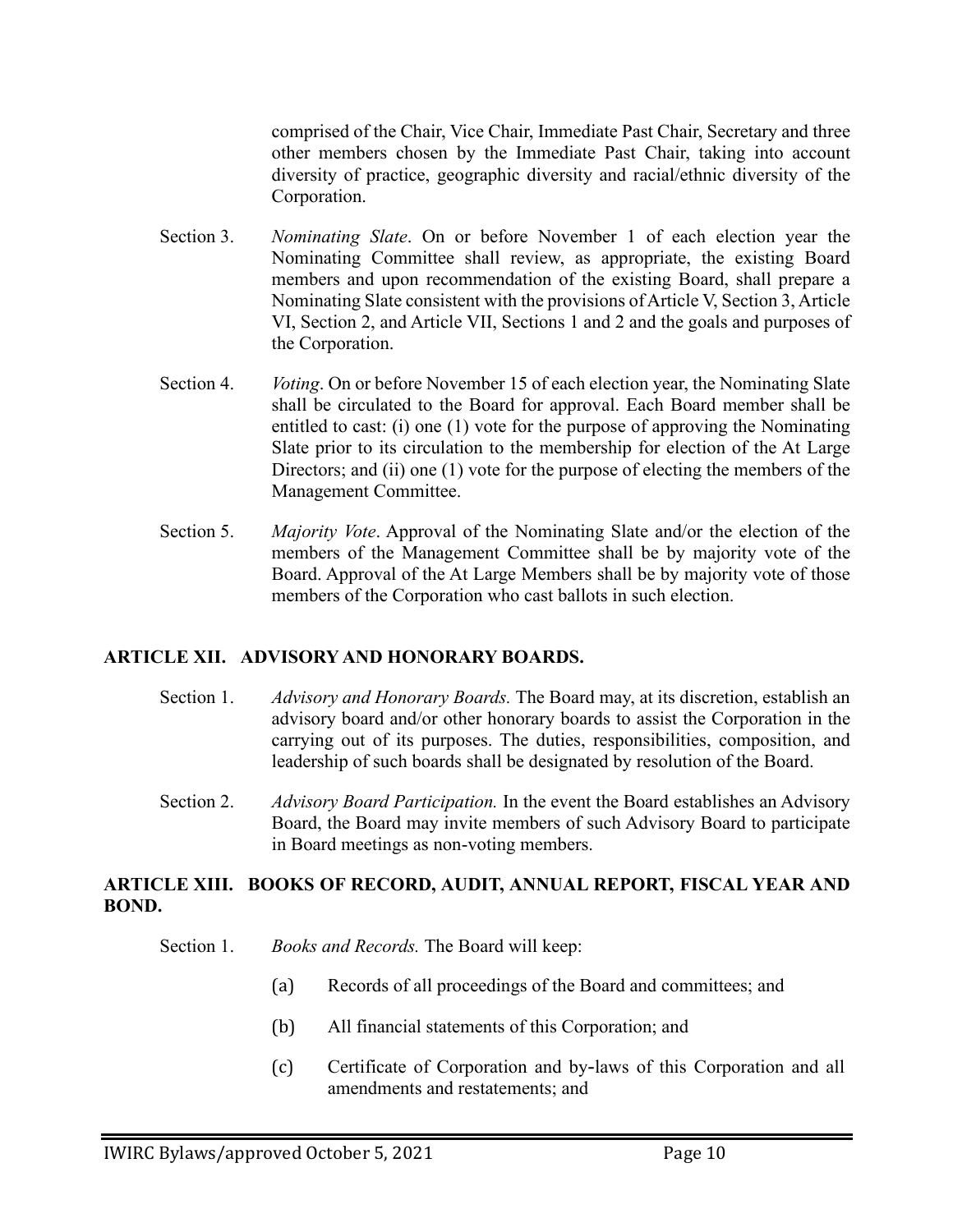- (d) Other records and books of account necessary and appropriate to the conduct of the corporate business.
- Section 2. *Audit/Financial Review, Annual Report and Tax Return.* The records and books of account of this Corporation will be reviewed or audited at least once in each fiscal year. The Executive Committee will select the auditor with the Finance Director and Vice Finance Director to be primary contacts from the Board. A draft audit report will be circulated to the Executive Committee and subsequently to the Board for review and approval. The Board also shall make such inquiry as the Board deems necessary or advisable into the condition of all trusts and funds held by any trustee, agent, or custodian for the benefit of this Corporation, and shall retain such person or firm for such purposes as it may deem appropriate.

The Board will cause any audit report to be conveyed to each Director within one hundred eighty (180) days of the close of each fiscal year. Such audit report shall contain: a statement of all assets and liabilities; principal changes in funds; income and expense statement; status of all funds held for restricted purposes; and any other such information as may be required by law, these by-laws and/or for purposes of fulfilling the fiduciary responsibilities of the Directors.

An annual tax return shall be filed by the statutory deadline, subject to formally requesting and receiving an extension to the filing deadline.

- Section 3. *Fiscal Year.* The fiscal year of the Corporation will be from January 1<sup>st</sup> to December 31<sup>st</sup> of each year.
- Section 4. *Bond.* The Corporation will obtain a bond on such people and in such amounts as may from time to time be deemed necessary by the Board.

# **ARTICLE XIV. WAIVER OF NOTICE.**

Section 1. Whenever any notice is required to be given by these by-laws or any of the corporate laws of the State of New York, such notice may be waived in writing, signed by the person or persons entitled to said notice, whether before, at, or after the time stated therein, or before, at, or after the meeting.

# **ARTICLE XV. INDEMNIFICATION.**

Section 1. The Corporation will indemnify any present or former director, officer, employee or agent of this Corporation, to the fullest extent possible against expenses, including attorneys' fees, judgments, fines, settlements and reasonable expenses, actually incurred by such person relating to their conduct as trustee, director, officer, employee, member or agent of this Corporation, except that the mandatory indemnification required by this sentence shall not